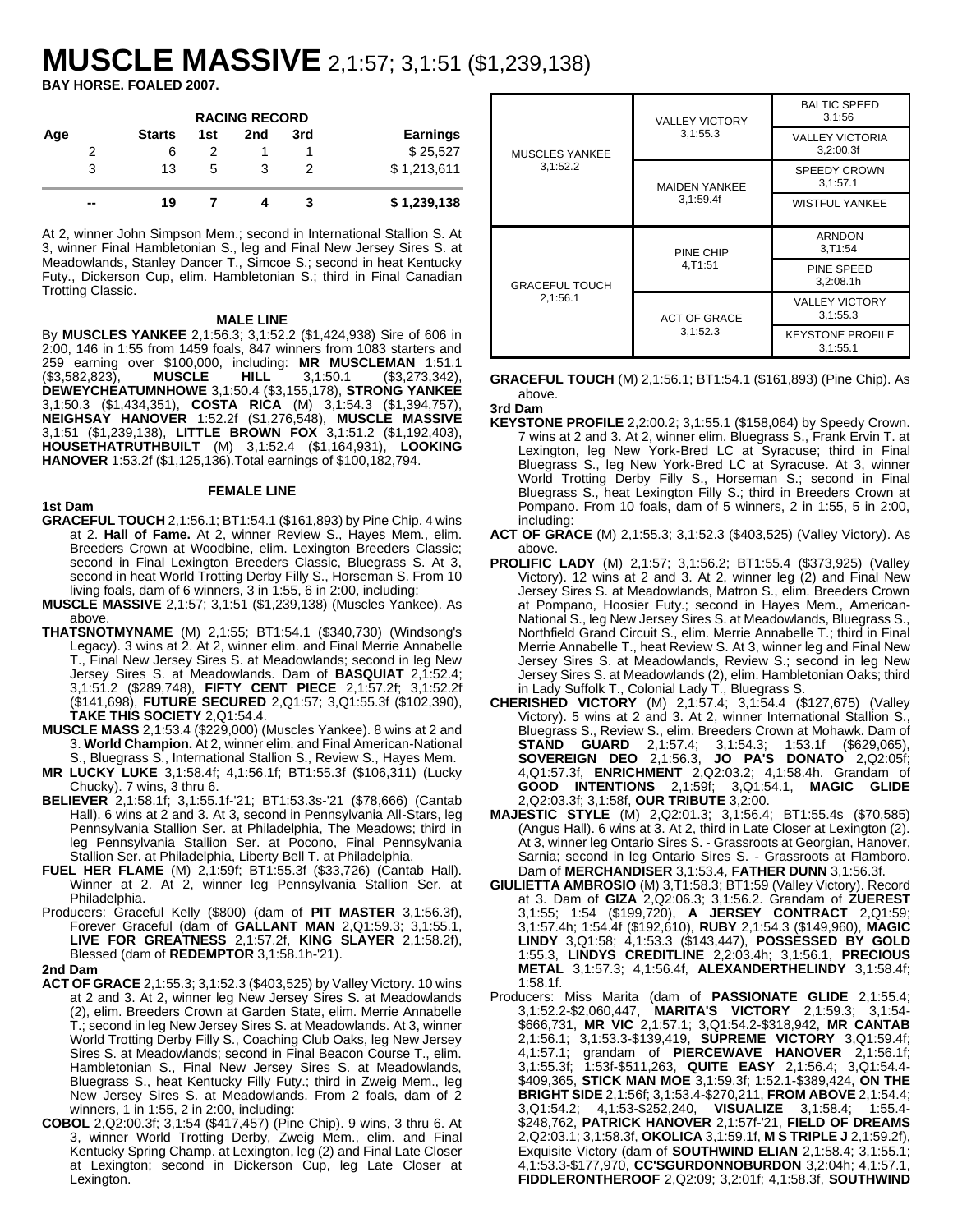**EMERALD** 2,Q2:00.2; 3,Q1:59.2; grandam of **UPALAZYRIVER** 2,2:00.4f; 3,1:53.3; 1:52.3-\$493,943, **GREEN HORNUT** 3,Q1:55.4, **WINSLOW PANORAMIC** 3,1:58.1, **SOUTHWIND DASH** 2,Q2:06.1h; 3,1:59.3h; 4,1:59h, **PRECIOUS LINDY** 2,Q2:05.2f; 3,Q1:59.1, **DANCE STEPS** 2,2:01.4h, **GREEN MACHINE** 2,2:03.4h; 3,2:02.3h).

#### **4th Dam**

PERIDOT 2,2:14.2h (\$9,365) by Hickory Pride. Record at 2. From 11 foals, dam of 6 winners, 2 in 2:00, including:

- **GREEN SPEED** 2,2:01f; 3,1:55.3 (\$953,013) (Speedy Rodney). 37 wins, 2 thru 4. **Dan Patch Horse of the Year; Dan Patch Trotter of the Year; Dan Patch 3-Year-Old Trotting Colt of the Year in 1977; Dan Patch Older Trotting Horse of the Year in 1978; World Champion. Hall of Fame in 2014.**
- **KEYSTONE PROFILE** (M) 2,2:00.2; 3,1:55.1 (\$158,064) (Speedy Crown). As above.
- **PERIDOT PRIDE** 2,2:04.2 (\$116,884) (Speedy Rodney). 10 wins at 2 and 3.

Palm Bay 3,2:03.3h (\$9,756) (Speedy Rodney). Record at 3.

Vert Speed p,2:02.4f (\$8,971) (Carlisle). 8 wins, 5 thru 9.

Producers: Hopefull (dam of **KEYSTONE HAPPY** 2,2:06.1f; 3,2:02f; grandam of **IDOLE NORMAND** 2,2:01f; 3,1:57; 1:56.3-\$394,570, **GILL NORMAND** 2,Q2:07.3f; 3,1:57.2-\$100,367, **STANLEY NORMAND** 2,2:07.1h; 3,1:57.3f, **GONE FISSION** p,2,2:07.1h; 3,2:00.2h, **KEYSTONE NIGHTHAWK** 2,2:02f; 4,2:00.3f, **THINKINABOUTLEAVIN** 2,2:09.3h; 3,2:04.2h, **MARENGO** 2,2:11h), Fragrance (dam of **A WORTHY LAD** 2,2:00.3f; 3,1:57.3f- \$446,858; grandam of **SONNY MCDREAMEE** 3,2:02.2h; 1:53f- \$268,869, **SAVTHELSTDANCFORME** 3,1:58.3f; 1:55.4f-\$204,513, **U R SO INCREDIBLE** 3,2:01.3f; 1:57.4f-\$142,419, **CONWAY VICTORY** 2,2:06.4h; 3,2:00.2f; 4,Q1:58.2f, **A ROYAL PECK** 3,1:58.2, **AWORTHY BI** 3,2:00.2f; 1:59.3h, **WORTHY CROWN** 2,Q2:06.3f; 3,1:59.3f, **PEACE PLEASE** 2,2:00f, **VICTORYCARI** 2:04h), Keystone Pamela (dam of **PAMELA'S PRIDE** 3,1:58.3), Semalu Bleue (dam of **CHANSON** 3,1:56.2, **SEMALU VICTORY** 3,1:57, **DIVINE SPARK** 2,Q2:04.2; 3,1:58.1; 4,1:57.3f, **BLUE SUEDE VICTORY** 3,Q1:57.4, **BE MY PARTNER** 3,1:59.1f, **MAGNA SEMALU** 3,2:01.1f; grandam of **CONFIDENT VICTORY** 2,1:59.1; 3,1:56.3-\$285,672, **KEYSTONE VOGUE** 2,1:57.2f- \$196,760, **LIKELY LAD** 2,1:59.1; 3,1:55.3-\$183,548, **TANGO PIRATE** 2,Q1:58.4; 3,Q1:56.4-\$136,554, **KEYSTONE BALLERINA** 3,1:56.3, **KEYSTONE VI VA** 2,2:01f; 3,1:57.3f, **KEYSTONE SHANA** 2,Q2:01.4; 3,1:58, **LA PONPADOUR** 2,2:00.2; 3,1:59.1; 1:58.1f, **CANACO DOMINGO** 3,1:58.4; 4,1:58.2f, **MINOR OBSESSION** 2,1:58.2, **KEYSTONE VICTORY** 2,2:01.3h; 3,Q2:00.1f; 1:58.3h, **KEYSTONE MOHAWK** 2,2:02.4f; 1:59h, **KEYSTONE VALERIE** 2,Q1:59, **KEYSTONE BRANDY** 2,Q2:03.2f; 3,2:01.3; 4,1:59.1f, **CANACO METRO** 2,2:00.2; 3,Q1:59.4f).

## **MUSCLE MASSIVE STUD ANALYSIS**

From 372 starters, sire of 214 in 2:00, 52 in 1:55, with earnings of \$22,713,660, including:

- **CRUZADO DELA NOCHE** 2,1:53.4; 3,1:53.3f (\$1,383,639). At 2, winner International Stallion S., leg Pennsylvania Sires S. at Pocono; third in elim. and Final Peter Haughton Mem., Matron S., Bluegrass S. At 3, winner Pennsylvania All-Stars, elim. Earl Beal Jr. Mem.; second in cons. Colonial T., leg Pennsylvania Sires S. at The Meadows; third in leg Pennsylvania Sires S. at Pocono. At 6, winner International T.; third in elim. Breeders Crown at Pocono. At 7, winner Cutler Mem.; second in leg Mr. Muscleman Ser. at Meadowlands; third in leg Mr. Muscleman Ser. at Meadowlands. **(Alidade by Credit Winner)**
- **SNOWSTORM HANOVER** 2,1:55.1f; 3,1:53.2 (\$658,761). At 2, winner elim. and Final Valley Victory T., Matron S., Bluegrass S., leg Pennsylvania Sires S. at Pocono, The Meadows; second in International Stallion S., leg Pennsylvania Sires S. at Philadelphia, Pennsylvania All-Stars; third in elim. Peter Haughton Mem. At 3, winner Final Kentucky Futy., Arden Downs S.; second in elim. Kentucky Futy., Bluegrass S., leg Pennsylvania Sires S. at Philadelphia, Pegasus T. at Hoosier. **(Snow Angel Hanover by Andover Hall)**
- **TWO AM** 2,1:55.2f; 3,1:52.2 (\$557,749). At 2, winner leg Pennsylvania Stallion Ser. at The Meadows, Philadelphia, Final Pennsylvania Stallion Ser. at Pocono; second in leg Pennsylvania Stallion Ser. at Pocono; third in Landmark S. At 3, winner leg Pennsylvania Sires S. at The Meadows, Townsend Ackerman T., Keystone Classic, The Circle City T., Liberty Bell T. at Philadelphia, Pennsylvania All-Stars, leg Pennsylvania Stallion Ser. at The Meadows; second in cons. Pennsylvania Sires S. at Philadelphia, John Simpson Mem.; third in Pegasus T. at Hoosier. At 4, third in leg Great Northeast Ser. at Pocono. **(Slightly Tipsy by Conway Hall)**
- **SPEAK TO ME** (M) 2,1:53.4 (\$466,416). At 2, winner Kentuckiana Stallion Mgmt T., leg Pennsylvania Sires S. at Philadelphia, The Meadows, Pennsylvania All-Stars, leg Kindergarten Classic Ser. at Meadowlands; second in leg Pennsylvania Sires S. at Pocono, The Meadows. At 3, winner Buckette, leg Pennsylvania Stallion Ser. at The Meadows; second in Simcoe S., The Crossroads of America T., leg Pennsylvania Stallion Ser. at Philadelphia, Pocono; third in Breeders Crown at Woodbine, Matron S., leg Pennsylvania Sires S. at The Meadows, Bluegrass S., Casual Breeze T. **(Ms Naughty by Kadabra)**
- **SONNET GRACE** (M) 2,Q1:54.2f (\$460,736). At 2, winner Goldsmith Maid T., leg Pennsylvania Sires S. at Philadelphia, The Meadows, Keystone Classic, Liberty Bell T. at Philadelphia, Pennsylvania All-Stars, Arden Downs S.; second in Matron S., leg Pennsylvania Sires S. at The Meadows; third in leg Pennsylvania Sires S. at Pocono. At 3, winner leg Pennsylvania Sires S. at Philadelphia; second in Tompkins-Geers S., Reynolds Mem.; third in Casual Breeze T. **(I Believe by Andover Hall)**
- **TRUEMASS VOLO** 2,1:56.2f; 3,1:56f; 4,1:53.2f (\$418,602). At 2, winner leg Pennsylvania Sires S. at Philadelphia, Pocono, Arden Downs S.; second in leg Pennsylvania Sires S. at The Meadows. At 3, winner leg Pennsylvania Sires S. at The Meadows, Arden Downs S.; second in leg Pennsylvania Sires S. at Philadelphia, The Meadows; third in Currier & Ives S., elim. Earl Beal Jr. Mem. **(Tresbien Volo by Yankee Glide)**
- **MUSCLES JARED** 2,1:55.2f; 3,1:54; 4,1:54f (\$414,219). At 2, winner Final Massachusetts Sires S. at Plainridge, leg Pennsylvania Sires S. at Philadelphia, Pocono, The Meadows, leg Kindergarten Classic Ser. at Meadowlands; second in Bluegrass S., leg Massachusetts Sires S. at Plainridge. At 3, winner leg Massachusetts Sires S. at Plainridge; second in leg Pennsylvania Sires S. at Philadelphia, Pocono, The Meadows, Final Pennsylvania Sires S. at Philadelphia, leg (2) and Final Massachusetts Sires S. at Plainridge, cons. Earl Beal Jr. Mem., Liberty Bell T. at Philadelphia. **(Tetiana by Kadabra)**
- **MASS FORTUNE K** 2,1:57f; 3,1:54.1f; 4,1:52.2 (\$341,656). At 2, winner leg Pennsylvania Sires S. at The Meadows, cons. Pennsylvania Sires S. at The Meadows; third in Peter Haughton Mem., leg Pennsylvania Sires S. at The Meadows. At 3, winner cons. Pennsylvania Sires S. at The Meadows, John Simpson Mem.; second in Old Oaken Bucket, Arden Downs S., Liberty Bell T. at Philadelphia, Pennsylvania All-Stars, leg Pennsylvania Stallion Ser. at Pocono. **(Ice Fortune K by Fame N Fortune)**
- **TREVISO** (M) 2, 1:53.1 (\$330,515). At 2, winner International Stallion S., leg Pennsylvania Sires S. at Philadelphia, Pocono, Bluegrass S., Pennsylvania All-Stars; second in leg Pennsylvania Sires S. at The Meadows, elim. Breeders Crown at Meadowlands; third in Reynolds Mem. At 3, winner leg Pennsylvania Sires S. at Philadelphia, Pocono, The Meadows, Liberty Bell T. at Philadelphia, Pennsylvania All-Stars, Currier & Ives Filly S.; third in Moni Maker T., leg Pennsylvania Sires S. at The Meadows, Bluegrass S., elim. Kentucky Filly Futy. **(Valbonela by Taurus Dream)**
- **LAWMAKER** 2,1:56f; 3,1:53.3 (\$328,115). At 2, winner leg Pennsylvania Sires S. at Philadelphia, The Meadows; second in leg Pennsylvania Sires S. at The Meadows, Final Pennsylvania Sires S. at Pocono, Pennsylvania All-Stars; third in leg Pennsylvania Sires S. at Pocono, elim. Wellwood Mem. At 3, winner leg Pennsylvania Sires S. at The Meadows; second in elim. Goodtimes T.; third in elim. and Final Earl Beal Jr. Mem. **(Pretty Amigo by Amigo Hall)**
- **MEADOWBRANCH RICKY** 2,1:58.2f; 3,1:54.3f; 4,1:54.1f (\$298,213). At 2, winner leg Pennsylvania Stallion Ser. at The Meadows; second in John Simpson Mem., leg Pennsylvania Stallion Ser. at Pocono; third in leg Pennsylvania Stallion Ser. at The Meadows, leg Kindergarten Classic Ser. at Meadowlands (2). At 3, winner leg Bobby Weiss Ser. at Pocono (2); second in leg Pennsylvania Stallion Ser. at Philadelphia, The Meadows, leg Bobby Weiss Ser. at Pocono; third in Currier & Ives S., Keystone Classic. **(Meadowbranch Jill by Cantab Hall)**
- **RALPH R** 2,1:56f (\$286,959). At 2, winner leg Pennsylvania Sires S. at Philadelphia, Keystone Classic; second in leg Pennsylvania Sires S. at Pocono, E.H. Harriman Cup; third in leg Pennsylvania Sires S. at The Meadows, Final Pennsylvania Sires S. at Pocono, International Stallion S., The Standardbred S., Pennsylvania All-Stars, Arden Downs S. At 3, winner leg Pennsylvania Stallion Ser. at The Meadows; second in leg Pennsylvania Stallion Ser. at Philadelphia, The Meadows; third in Final Pennsylvania Stallion Ser. at Philadelphia. **(Aiken For Clay by Conway Hall)**
- **WIMBORNE HANOVER** 2,1:57.1f; 3,1:56.2f; 1:54.3f (\$271,764). At 2, winner Keystone Classic, Final Pennsylvania Fair S. at The Meadows, leg Pennsylvania Stallion Ser. at Philadelphia, Pocono, The Meadows, Pennsylvania Fair S. at Dayton (2), Gratz, Meadville, Stoneboro, Waynesburg; second in leg and Final Pennsylvania Stallion Ser. at The Meadows, Arden Downs S., Pennsylvania Fair